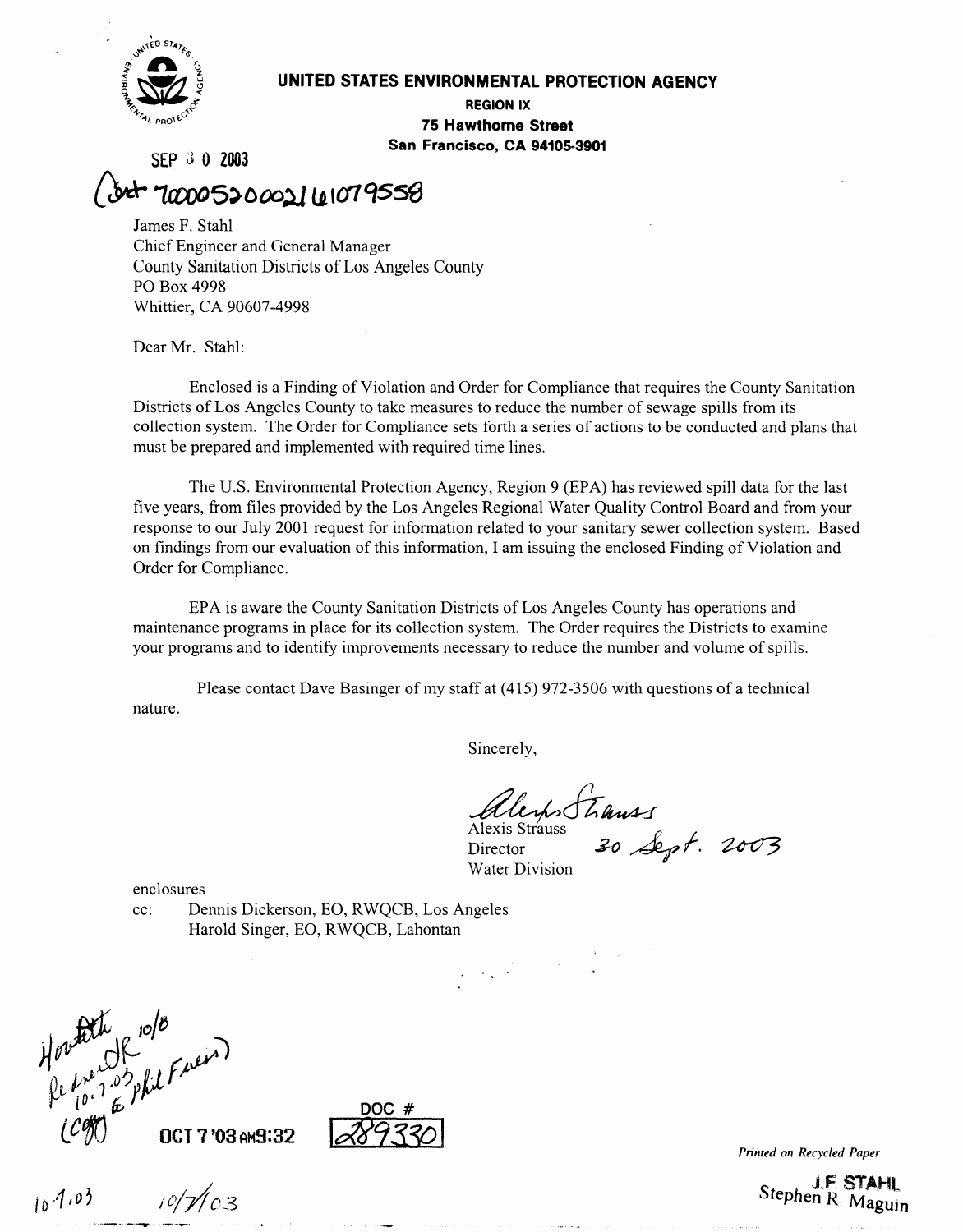## UNITED STATES ENVIRONMENTAL PROTECTION AGENCY REGION IX

..-

## COUNTY SANITATION DISTRICTS OF LOS) **FINDINGS OF VIOLATION**  ANGELES COUNTY  $\qquad \qquad$  **AND**

Proceeding under Sections 308(a) and 309(a) **of)**  the Clean Water Act 1

IN THE MATTER OF:  $Docket No. CWA-402-9-03-31$ 

) **ORDER FOR COMPLIANCE** 

#### **STATUTORY AUTHORITY**

) )

 $\mathbf{I}$ 

The following Findings are made and Order issued under authority vested in the Administrator of the United States Environmental Protection Agency ("EPA") under sections 308(a) and 309(a) of the Clean Water Act, as amended ("CWA"), 33 U.S.C. \$9 1318(a), 1319(a). This authority has been delegated to the Regional Administrator of EPA, Region 9, and re-delegated by the Regional Administrator to the Director, Water Division ("Director"). Notice of this action has been given to the State of California Regional Water Quality Control Board, Los Angeles and Lahontan Regions (Regional Board).

#### **FINDINGS OF VIOLATION**

The director finds:

"\* "'T '- -\*

- 1. Under section 301(a) of the CWA, 33 U.S.C. \$ 1311(a), it is unlawful for any person to discharge any pollutant from a point source into "navigable waters" except in compliance with a permit issued under the CWA. Under section 402 of the CWA, EPA or the State of California, Regional Water Quality Control Board issues National Pollutant Discharge Elimination System permits ("NPDES permits") for the discharge of pollutants into navigable waters located within the State of California.
- 2. Pollutants include sanitary sewage. 33 U.S.C. *5* 1362(6). Apoint source is any confined and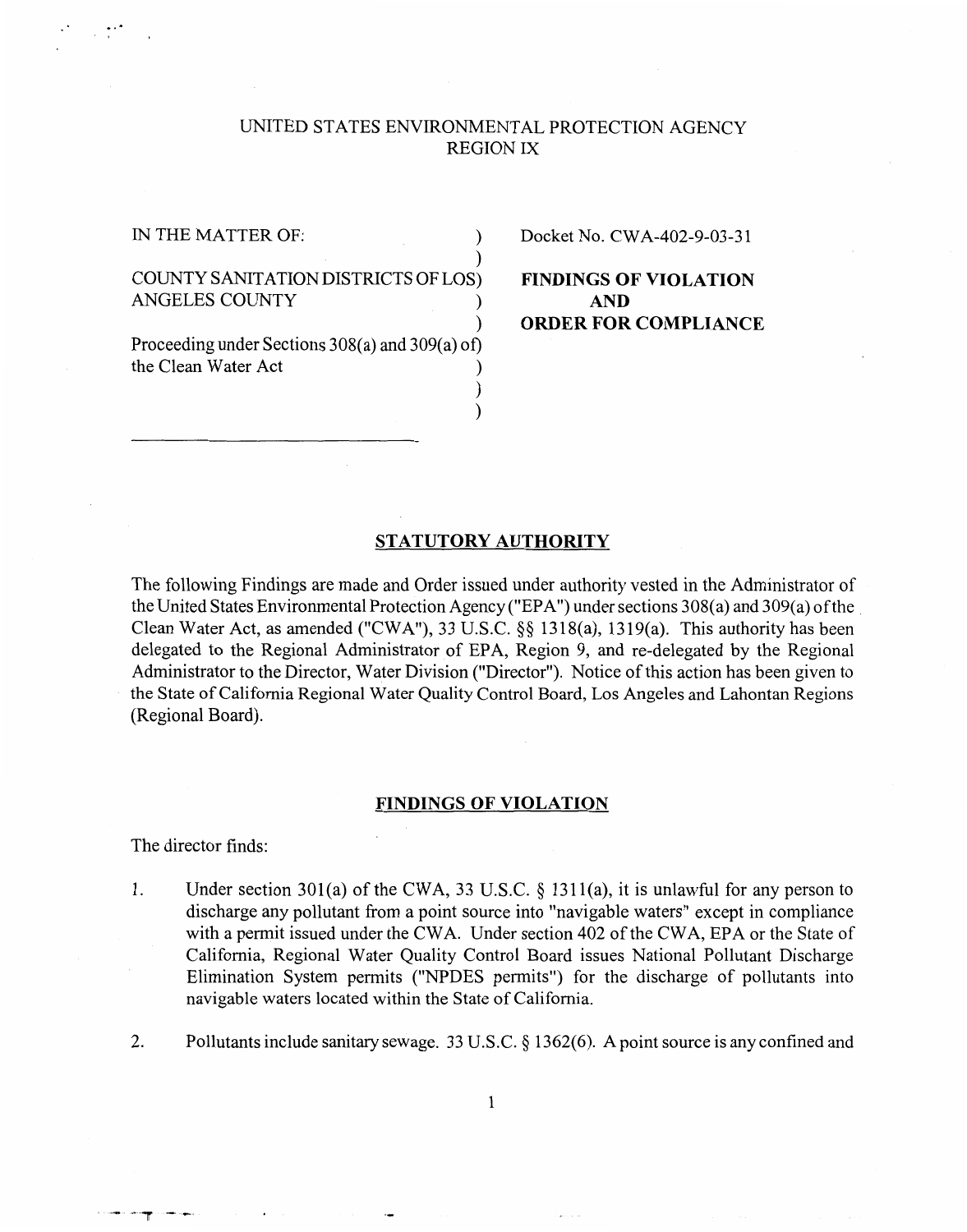discrete conveyance, including a pipe or other conduit. 33 U.S.C. *5* 1362(14). Navigable waters are defined as "waters of the United States," which include all waters used in interstate commerce, including tidal waters and all their tributaries. 33 U.S.C. *5* 1362(7); 40 C.F.R. **\$8** 122.3, 230.3(s).

- 3. County Sanitation Districts of Los Angeles County (CSDLAC, or "Districts") is a special district incorporated by the State of California and as such is a municipality under section 502(5) of the CWA 33 U.S.C. \$ 1362(5).
- 4. County Sanitation Districts of Los Angeles County (CSDLAC, or "Districts") is a confederation of twenty-five (25) separate Districts joined together under a Joint Administration Agreement with one administrative staff. The Districts operate a separate sanitary sewage collection system that collects sanitary sewage and conveys this sewage for treatment at various wastewater treatment facilities (this system hereinafter is collectively referred to as "the sewage collection system" or "the collection system"). The Districts' collection system includes forty-nine (49) pumping stations and approximately 1,300 miles of main sewer lines (trunk sewers) which connect to local sewers. Local sewers are the responsibility of each individual city; the Districts operate and maintain the trunk sewers. The Districts' service area covers nearly 800 square miles and encompasses seventy-eight  $(78)$  cities and unincorporated territory within the County. The Districts operate eleven  $(11)$ wastewater treatment facilities with a combined daily flow of approximately five hundred and forty (540) million gallons. Seven of the facilities (the Joint Water Pollution Control Plant or JWPCP, La Cafiada Water Reclamation Plant or WRP, Whittier Narrows WRP, San Jose Creek WRP, Pomona WRP, Los Coyotes WRP, and Long Beach WRP) are located in the metropolitan area of Los Angeles County and compromise the Joint Outfall System. A regional system comprised of two wastewater treatment facilities (Valencia WRP and Saugus WRP) operates in the Santa Clarita Valley and two independent treatment facilities (Palmdale WRP and Lancaster WRP) operate in the Antelope Valley.
- *5.*  The Regional Board has issued the following NPDES Permits to the Districts authorizing discharge of treated wastewater from various wastewater treatment facilities:
- *0*  NPDES No. CA 00538 13, Order No. 97-090, Joint Water Pollution Control Plant (JWPCP)
- *0*  NPDES No. CA 0053716, Order No. R4-2002-0142, Whittier Water Reclamation Plant (WRP)
- NPDES No. CA 0053911, Order No. 95-079, San Jose Creek WRP
- NPDES No. CA 0053619, Order No. 95-078, Pomona WRP
- NPDES No. CA 00541 19, Order No. R4-2002-0121, Los Coyotes WRP
- NPDES No. CA 00541 19, Order No. R4-2002-0123, Long Beach WRP
- NPDES No. CA 0054216, Order No. 95-081, Valencia WRP
- NPDES No. CA 00543 13, Order No. 95-080, Saugus WRP
- Palmdale WRP
- Lancaster WRP

2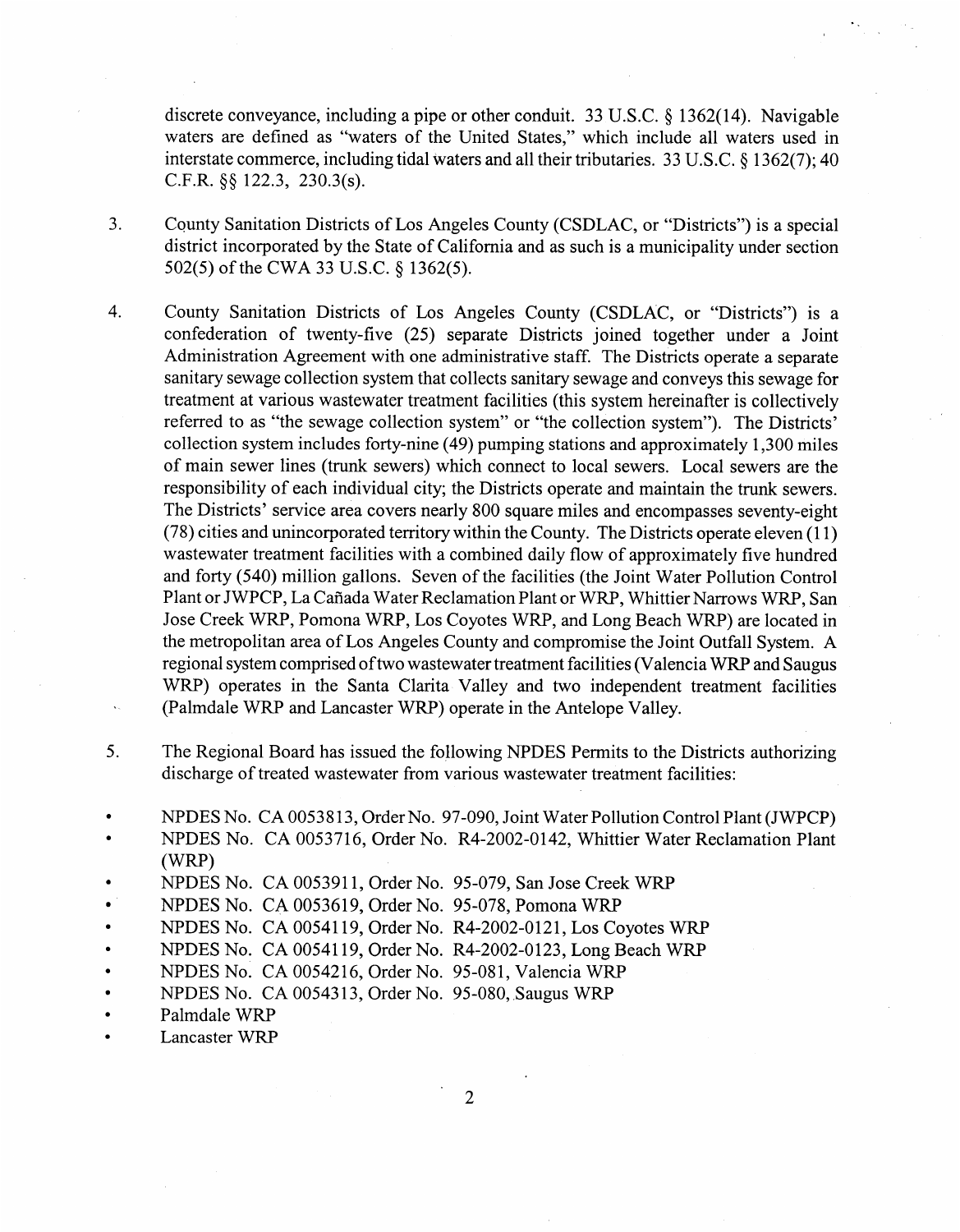- 6. On May 18, 2001, the California Regional Water Quality Control Board, Los Angeles Region, issued Administrative Civil Liability (ACL) Complaint No. 00-171, against the County Sanitation Districts of Los Angeles County penalizing the City \$89,690 for four (4) sewage spills between January 1, 1999 and December 31, 2000. Three of these spills are included in Attachment 1.
- 7. In Appendix K of the Districts' response dated September 21, 2001, to the EPA's Section 308 Request for Information CWA-308-IX-FYO1-29, the table entitled "Collection System Spill Chronology for period 7/1/96 to 6/30/01" provides a listing of sewage spills from sewer pipes and pump stations owned and operated by the Districts. For spills between July 1, 2001 and August 22, 2003, spill reports submitted by the Districts to the Regional Board have been provided by the Regional Board.
- 8. During the period from October 1, 1998 through August 22, 2003, the Districts reported thirty-five (35) sewage spills from portions of the sewage collection system owned and operated by the Districts. The Districts reported three (3) spills between October 1 and December 31, 1998; nine (9) spills in calendar year 1999; four (4) spills in calendar year 2000; eight (8) spills in calendar year 2001; three (3) spills in calendar year 2002; and eight (8) spills between January 1 and August 22,2003.
- 9. Between October 1, 1998 and August 22, 2003, the Districts reported that twenty-seven (27) of the thirty-five (35) sewage spills fiom its collection system were to waters of the U.S. **A**  list of sewage spills to waters of the U.S. by the Districts is included as Attachment 1 and made a part of this Finding of Violation. Each of the twenty-seven (27) sewage spills listed in Attachment 1 was a discharge of pollutants from a point source to waters of the United States.
- 10. County Sanitation Districts of Los Angeles County, on twenty-seven (27) occasions, as set forth in Paragraph 8 above, discharged pollutants from a point source to waters of the United States without authorization of an NPDES permit and thus is in violation of section 301(a) of the CWA.
- 11. County Sanitation Districts of Los Angeles County, on an additional eight (8) occasions, reported pollutant discharges which did not reach waters of the United States; while these discharges may have violated other specific permit conditions or regulations, these have not been cited as discharges to waters of the U.S. in this Order.

Considering the foregoing Findings and the potential environmental and human health effects of the violations, EPA has determined that compliance in accordance with the following requirements is reasonable. Pursuant to the authority of sections 308(a) and 309(a) of the CWA, it is hereby ORDERED:

3

-- "'T -\*-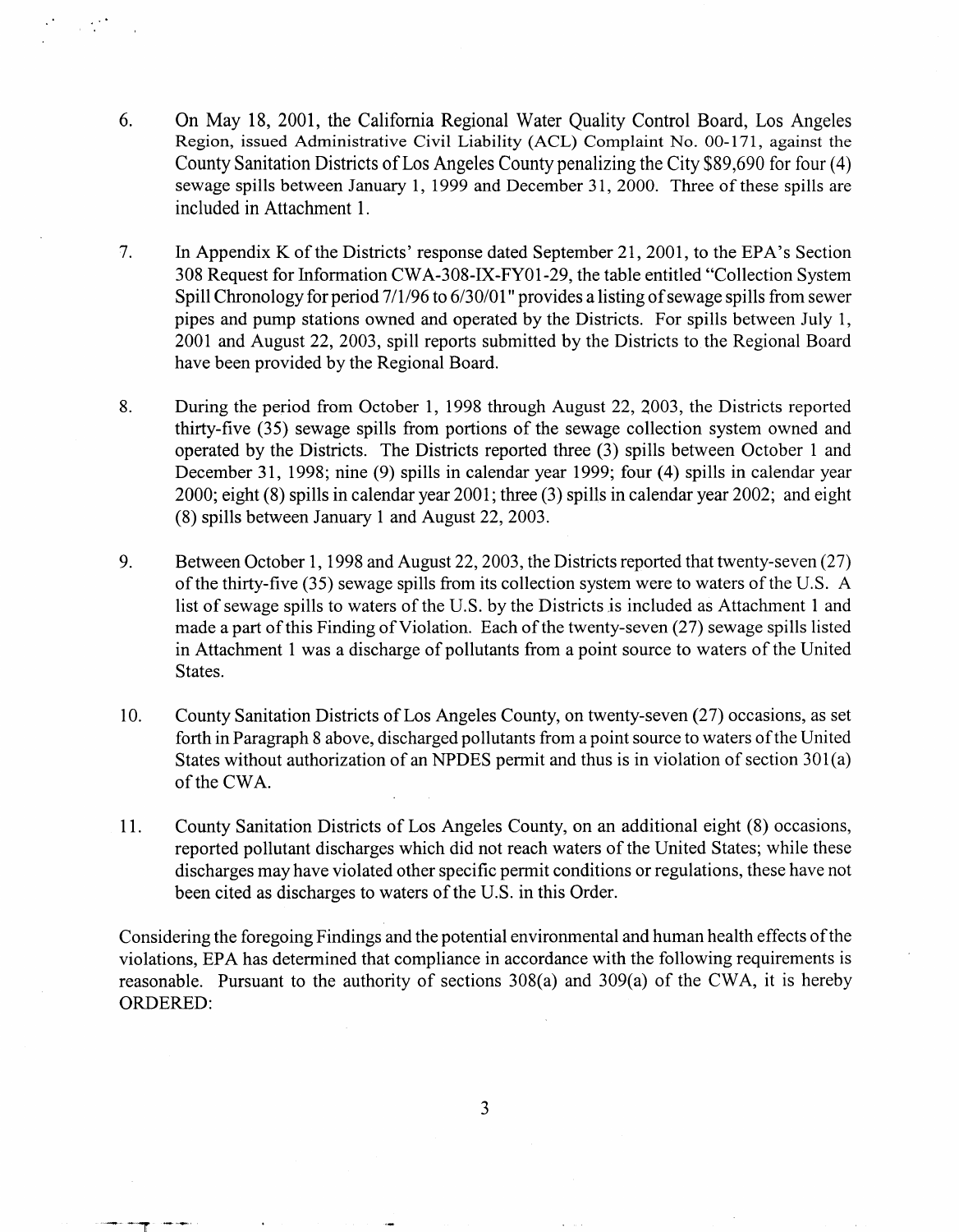#### **ORDER**

County Sanitation Districts of Los Angeles County shall implement a Sewage Spill Reduction Action Plan (SSRAP) that includes the following components for reducing and eliminating sewage spills from the Districts' wastewater collection system. Each component plan of the SSRAP required in paragraphs I. to IV. of this Order is subject to review and approval by EPA as specified in paragraph V. of this Order. The Districts shall continue to implement its current program for controlling sewage spills, and shall take steps immediately to begin implementing improvements to its current program that are consistent with the requirements below.

#### I. **IMMEDIATE REDUCTION OF COLLECTION SYSTEM SPILLS**

- **A.** Full compliance with the CWA requires that there be no discharge of wastewater from the collection system to waters of the U.S.. To ensure continuous improvement in spill reduction performance, as an interim standard, the Districts shall, each year, consistently and substantially reduce the frequency and volume of sanitary sewage spills to waters of the U.S..
- B. Compliance with the reduction in spills specified by the preceding paragraph shall not, however, constitute full compliance with the CWA. Only elimination of all overflows and spills to waters of the United States shall constitute full compliance.
- C. If, during any year, the Districts fail to meet the interim standard in Paragraph LA, the annual report required pursuant to Paragraph VII shall describe actions the Districts plan to undertake in order to further eliminate spills and comply with the interim standard in Paragraph I.A. and set forth numeric spill reduction goals for three subsequent years.

### 11. **SPILL RESPONSE**

A. **Sanitary Sewer Overflow Response Plan:** By March 1, 2004, the Districts shall submit to EPA a Sanitary Sewer Overflow Response Plan. The plan shall include measures for containing spilled sewage, establishment of interim system operations, and timely repair and restoration of normal operations. The plan shall include a list of necessary spare parts and emergency equipment.

## 111. **CONTROL OF NON-CAPACITY RELATED SPILLS**

#### A. **Sewer System Cleaning and Root Control Program:**

1. By March 1, 2004, the Districts shall submit a plan to EPA describing its Sewer System Cleaning and Root Control Program. The program must be sufficient to eliminate or reduce blockage related spills and shall include each of the following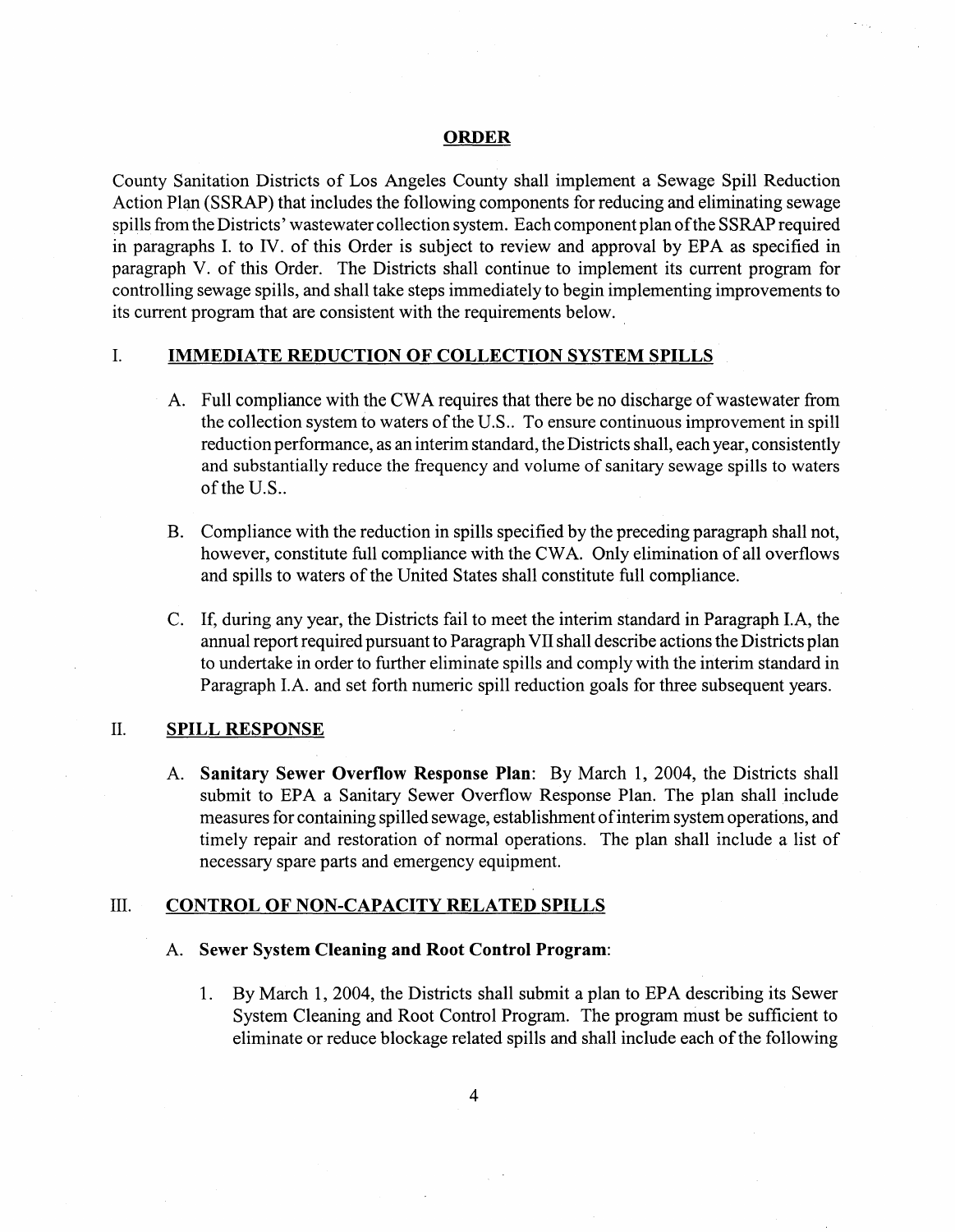elements:

.-

- a. **A** schedule for periodic cleaning of the entire sewage collection system.
- b. **A** hot spot cleaning schedule for more frequent cleaning of sections of the collection system known to be in poor condition or prone to blockage by roots, grease or debris. The plan shall identify all pipe sections in the hot spot cleaning program and describe procedures for adding or deleting pipe sections from the hot spot list.
- c. **A** comprehensive plan for controlling intrusion and blockage of sewer pipes by roots. In developing the root control portion of the plan, the Districts shall consider all options for controlling roots including sewer pipe cleaning and rodding; chemical treatment; control of roots in private laterals; and repair, rehabilitation, or replacement of sewer pipes prone to root blockage.
- 2. By September 1 of each year, the Districts shall submit an annual report to EPA documenting activities of the Districts' sewer cleaning and root control program during the previous year including miles of pipe cleaned as part of the routine and hot spot cleaning programs, and miles of pipe treated by each method used for controlling roots. The Districts shall include a description of the success of the sewer cleaning and root control program at preventing blockages and sewage overflows and any changes to be made in the program to further reduce spills.
- B. **Maintenance Management System:** By March 1,2004 the Districts shall certify that they have a computerized sewer maintenance management system (MMS) capable of scheduling and tracking completion of sewer and pump station cleaning, maintenance and repairs. The MMS shall be linked to the Districts' Geographic Information System (GIS) map of the sewage collection system.
- C. **Sewer Pipe Inspection and Condition Assessment:** 
	- 1. By March 1,2004 the Districts shall submit a plan to EPA for periodic inspection and assessment of the condition of gravity sewers and maintenance holes in the Districts' collection system. The inspection and condition assessment program shall be sufficient to assess the condition of pipes following blockage related spills, identify pipes in need of emergency repair and to identify pipes in need of rehabilitation or replacement.
		- a. Inspection methods to be used, including direct visual inspection and CCTV inspection, and whether the Districts will purchase, lease, or contract for CCTV inspection equipment;

*5*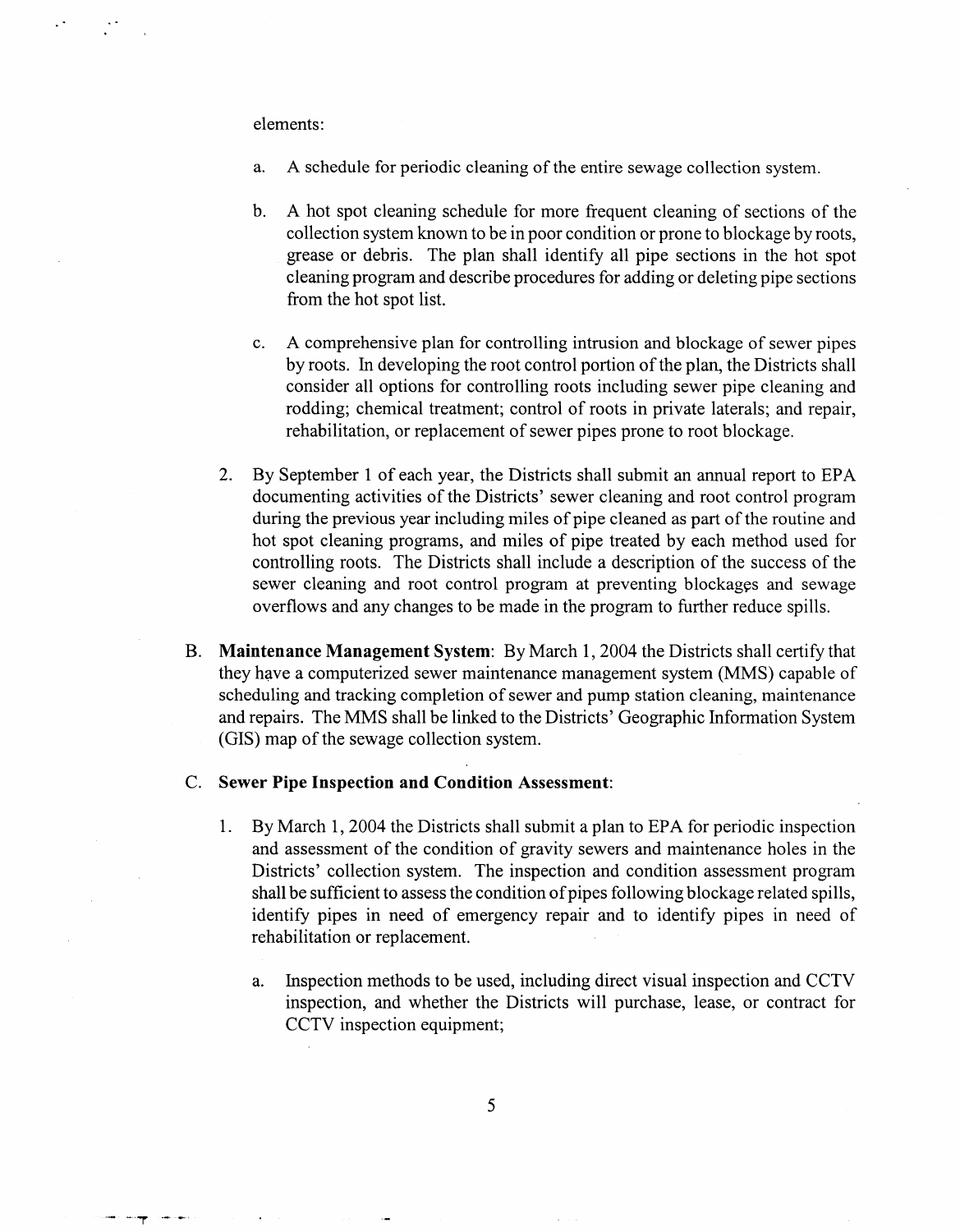- b. *An* inspection schedule including an estimate of how many maintenance holes and miles of pipe will be inspected each year for the next 5 years; and
- c. A system for timely evaluation of inspection findings and documentation of the assessed condition.
- 2. By September 1 of each year, the Districts shall submit an annual report to EPA summarizing the findings of the sewer pipe condition assessments conducted during the previous year and the miles of sewer pipe and number of maintenance holes planned to be inspected during the current fiscal year. The report shall indicate the inspection methods used.

#### D. **Sewer Repair, Rehabilitation and Replacement**

- 1. The Districts shall submit to EPA by March 1,2004 a Plan including schedules and financial plan, for both short-term (repairs of acute defects to occur within one year of inspection and assessment completed) and long-term repair, rehabilitation and replacement of sewer pipes. The plan shall be sufficient to: 1) ensure timely repair of sewer pipes in imminent danger of failure or blockage; 2) ensure the long range sustainable replacement of obsolete assets; and **3)** improve system performance and reduce spills caused by pipe defects. The plan shall include:
	- a. *An* estimate of how many sewer pipes annually will undergo emergency repair or replacement;
	- b. *An* estimate of how many miles of sewer pipe will be rehabilitated or replaced over the next 10 years and identification of the pipe reaches that will be rehabilitated or replaced in the next 5 years; and
	- c. A 1 0-year financial plan for short-term and long-term repair, rehabilitation, and replacement of sewer pipes.
- 2. By September 1 of each year, the Districts shall submit an annual report to EPA documenting sewer repair, rehabilitation or replacement activities completed in the previous year; describing projects to be completed in the coming year; and providing an updated 10-year Capital Improvement Plan (CIP).

#### **E. Pump Station Maintenance and Inventory**

1. The Districts shall complete a study of the condition of each pump station and associated force mains in the District's collection system and submit a report to EPA documenting the findings and recommendations by September 1,2004. At a minimum the evaluation shall: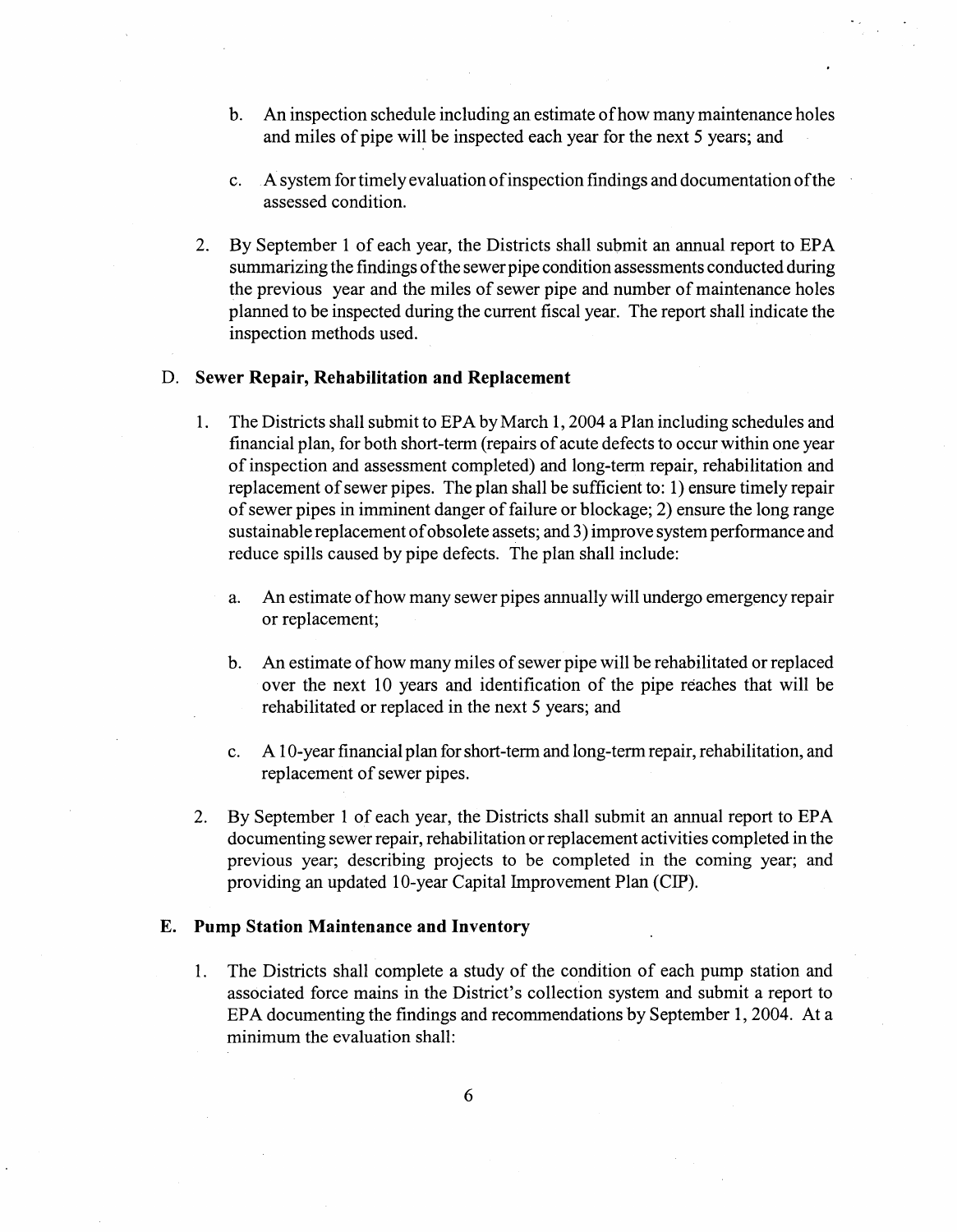- a. Identify problems that resulted in recent overflows from pump stations and assess the potential of similar problems occurring at other pump stations in system;
- b. Provide recommendations for standby generators and alarm systems as needed; and
- c. Describe any other conditions that may affect the continuous operation of each pump station.
- 2. By March 1, 2005, the Districts shall submit a plan, including a schedule and financial plan, for completing all repairs, renovations, and upgrades necessary to ensure continuous operation of each pump station.
- **3.** The Districts shall revise its Sanitary Sewer Overflow Response Plan to include information found during study of the pump station. The Districts shall include in its Sanitary Sewer Overflow Prevention Plan monthly on-load checks of each pump station standby generator.

#### F. **Fats, Oils** & **Grease (FOG) Blockage Control Plan**

..

- 1. By March 1, 2004 the Districts shall submit a plan, including a schedule for implementation, to EPA describing a program for controlling sources of FOG entering the County's sewage collection system. The program shall be sufficient to eliminate or significantly reduce sewage spills caused by FOG blockage. At a minimum the program shall include:
	- a. Cleaning of sewer pipes prone to FOG blockage;
	- b. Requirements for Food Service Establishments (FSEs) to implement control measures as needed to minimize the discharge of FOG to the sewage collection system;
	- c. Requirements, as needed, for new and remodeled FSEs to install and operate properly sized grease interceptors;
- 2. By September 1 of each year, the Districts shall submit an annual report to EPA documenting the activities carried out under the FOG Blockage Control Program during the previous year and including copies of the FSE inspection and enforcement log for that year.

#### IV. **COLLECTION SYSTEM CAPACITY ASSURANCE**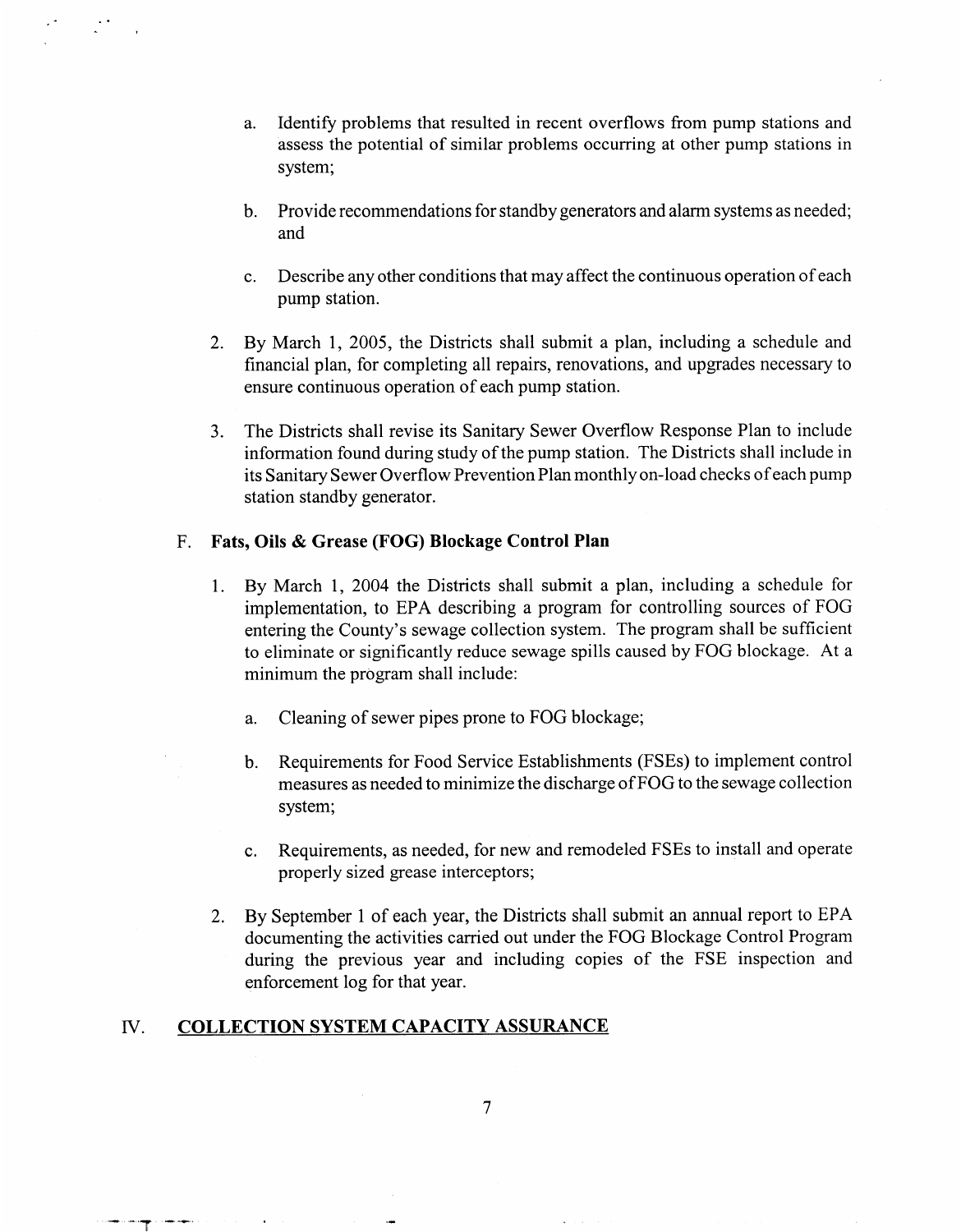#### **A. Capacity Assessment**

- 1. Beginning in December 2003, the Districts shall assess wet weather flow levels and available capacity in the sewage collection system during the 2003/04 and 2004/05 rainy seasons. The assessment shall include:
	- a. Examination of flow meter charts at pump stations;
	- b. Visual observation of flow levels at critical maintenance holes during rain storms;
	- c. Identification of inflow sources contributing excess flow to the sewage collection system; and
	- d. Identification of any parts of the collection system that do not have sufficient capacity to convey sewage flows during wet weather.
- 2. In the annual report due September 1,2004 the Districts shall report to EPA on the methods being used and preliminary findings of the wet weather flow capacity assessment required by paragraph IV. A. 1. of this Order.

#### B. **Capacity Assurance Plan:**

- 1. By December 1, 2004 the Districts shall control all known significant sources of inflow to the sewage collection system that pose a risk of exceeding collection system capacity.
- 2. By September 1,2005 the Districts shall identify any parts of the collection system that do not have sufficient capacity to convey sewage flows during wet weather and, if needed, submit a plan for controlling sources of inflow and infiltration or providing sufficient conveyance capacity.
- V. **PLAN REVIEW AND APPROVAL:** Where this Order requires the submittal of a plan to EPA, that plan shall be subject to EPA review, comment and approval. EPA will, as expeditiously as possible, review and approve or comment on the plan. EPA will complete its review within 60 days of receipt of a plan, or a revised plan, or it will, in writing, extend EPA's review for an additional 30 days. The Districts shall make any revisions requested by EPA in writing or respond to any EPA comments and submit a revised plan to EPA within 30 days of receipt of EPA's comments or requested revisions. If EPA does not respond by the end of the review period, the Districts shall implement the plan as submitted. Upon approval of the plans by EPA, the plans are incorporated by reference as an enforceable part of this Order. All annual reports required by this Order are also subject to EPA review and approval in accordance with this paragraph.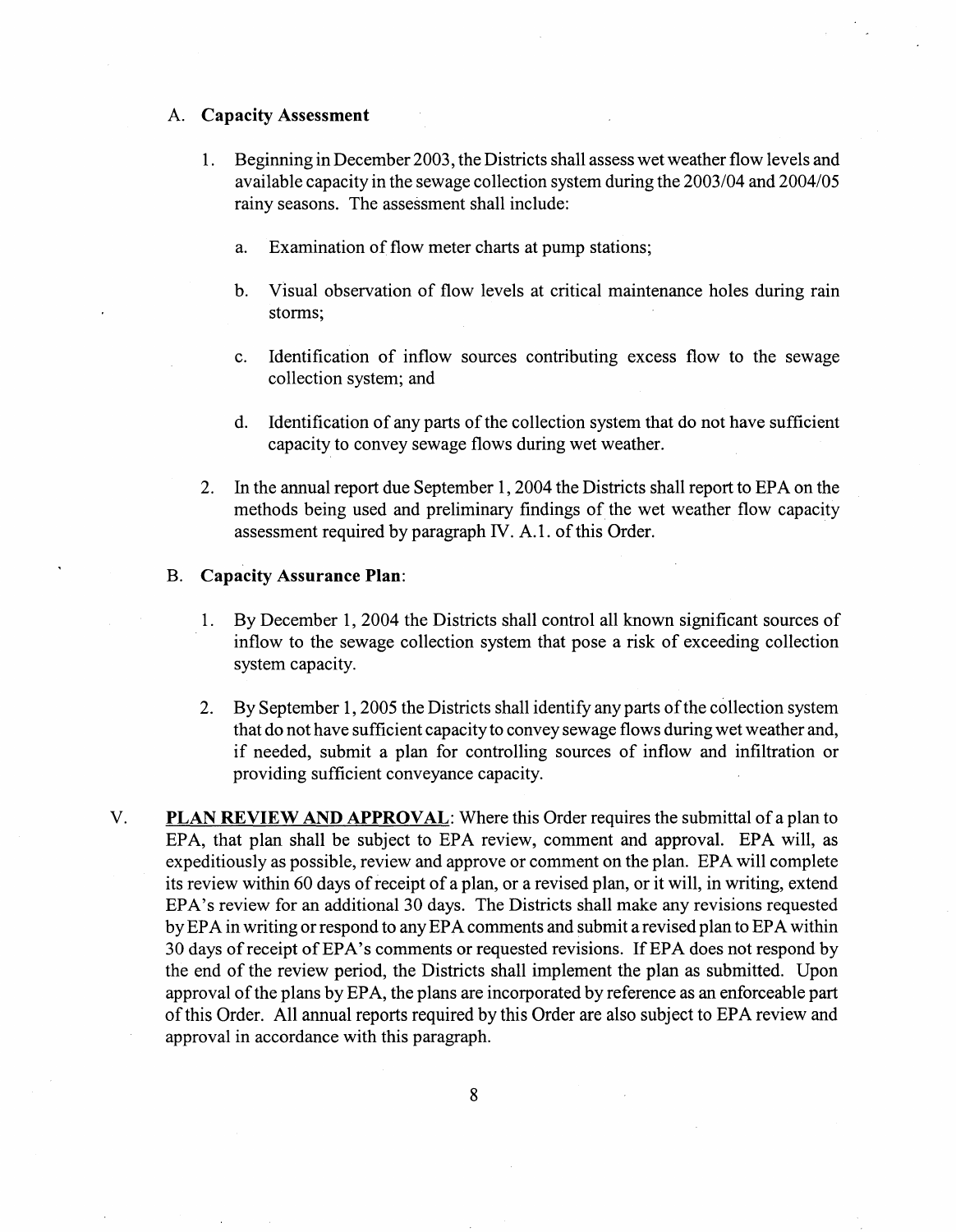- VI. **QUARTERLY SPILL REPORTS:** On the first day of February, May, August, and November in each year in which activities are conducted pursuant to this Order, the Districts shall submit a summary of all sewage spills occurring during the previous calendar quarter, along with primary factors contributing to the spills, if known. Information reported shall include the spill date, time, estimated volume, duration, and location, as well as the pipe size, material, and age. The reports shall indicate whether spills are to Waters of the U.S., and include spills to storm drains or other man-made conveyances to such waters. Steps taken to remedy the problem shall also be documented.
- VII. **ANNUAL PROGRESS REPORTS**  Beginning in 2004, on September 1 of each year in which activities are conducted pursuant to this Order, the Districts shall submit a written summary progress report detailing its implementation of the requirements of this Order during the preceding fiscal year (July 1 to June 30). The reports shall also evaluate the effectiveness of the spill reduction programs, and detail additional actions the Districts plan to take to further eliminate spills. The annual progress report shall also contain the wastewater collection system annual budget for the current year. Annual progress reports are subject to EPA review and approval in accordance with Paragraph V.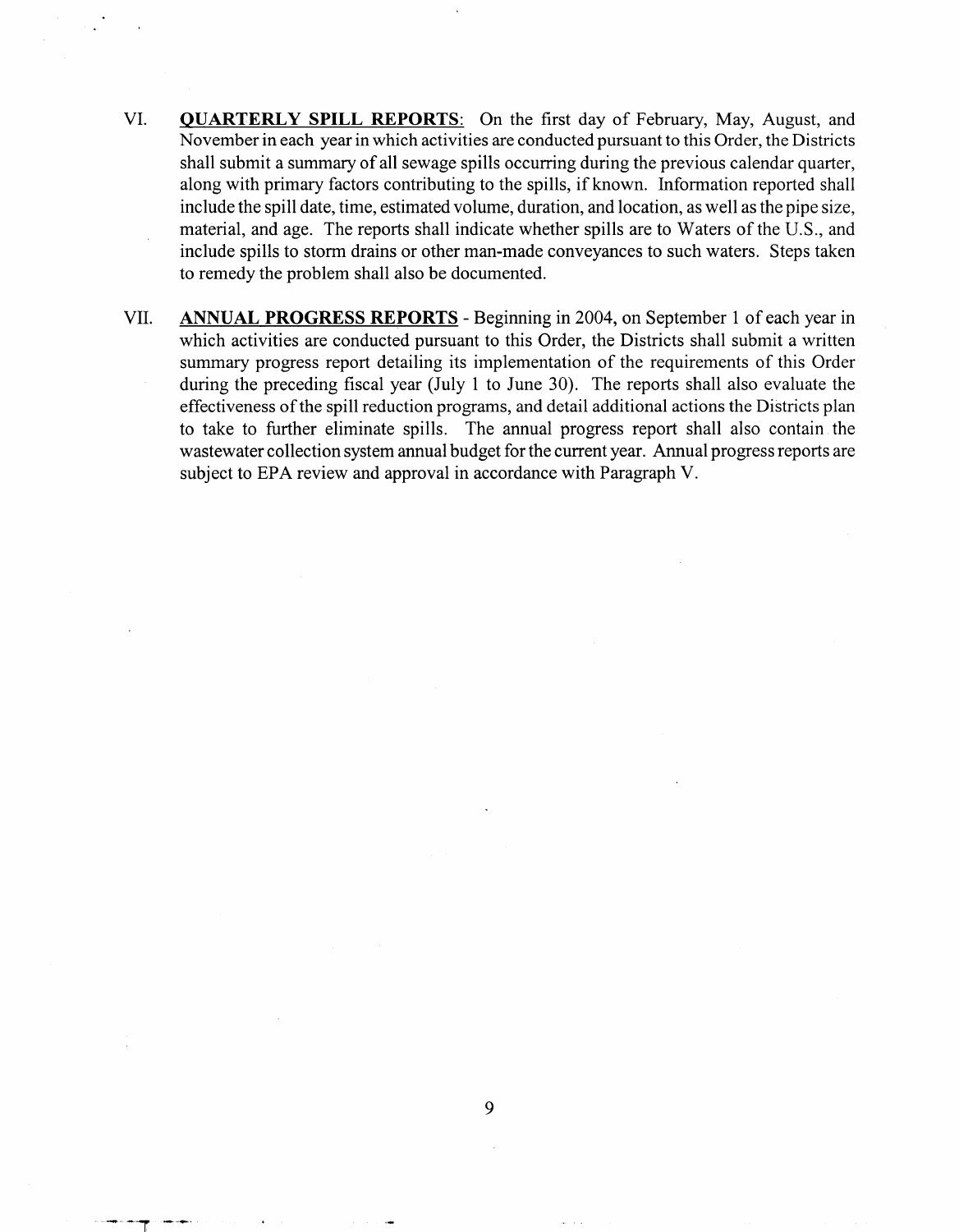#### VIII. **INFORMATION SUBMITTAL**

A. All submittals made pursuant to this Order shall be mailed to the following addresses:

U.S. Environmental Protection Agency Clean Water Act Compliance Office (WTR-7) Water Division 75 Hawthorne Street San Francisco, CA 94105 Attn: David Basinger

Mr. Dennis Dickerson Executive Officer California Regional Water Quality Control Board Los Angeles Region 320 West 4<sup>th</sup> Street, Suite 200 Los Angeles, CA 90013

Mr. Harold Singer Executive Officer Lahontan Region Victorville Branch Office 15428 Civic Drive, Suite 100 Victorville, CA 92392

B. Such submittals shall include the following certification signed by a duly authorized representative:

I certify under penalty of law that this document and all attachments were prepared under my direction or supervision in accordance with a system designed to assure that qualified personnel properly gather and evaluate the information submitted. Based on my inquiry of the person or persons who manage the system, or those persons directly responsible for gathering the information, I certify that the information submitted is, to the best of my knowledge and belief, true, accurate, and complete. I am aware that there are significant penalties for submitting false information, including the possibility of fine and imprisonment for knowing violations.

C. The information requested herein must be provided notwithstanding its possible characterization as confidential business information or trade secrets. EPA has promulgated regulations to protect the confidentiality of the business information it receives. These regulations are set forth in part'2, subpart B of Title 40 of the Code of Federal Regulations. **A** claim of business confidentiality may be asserted in the manner specified by 40 C.F.R. section 2.203(b) for part or all of the information requested. EPA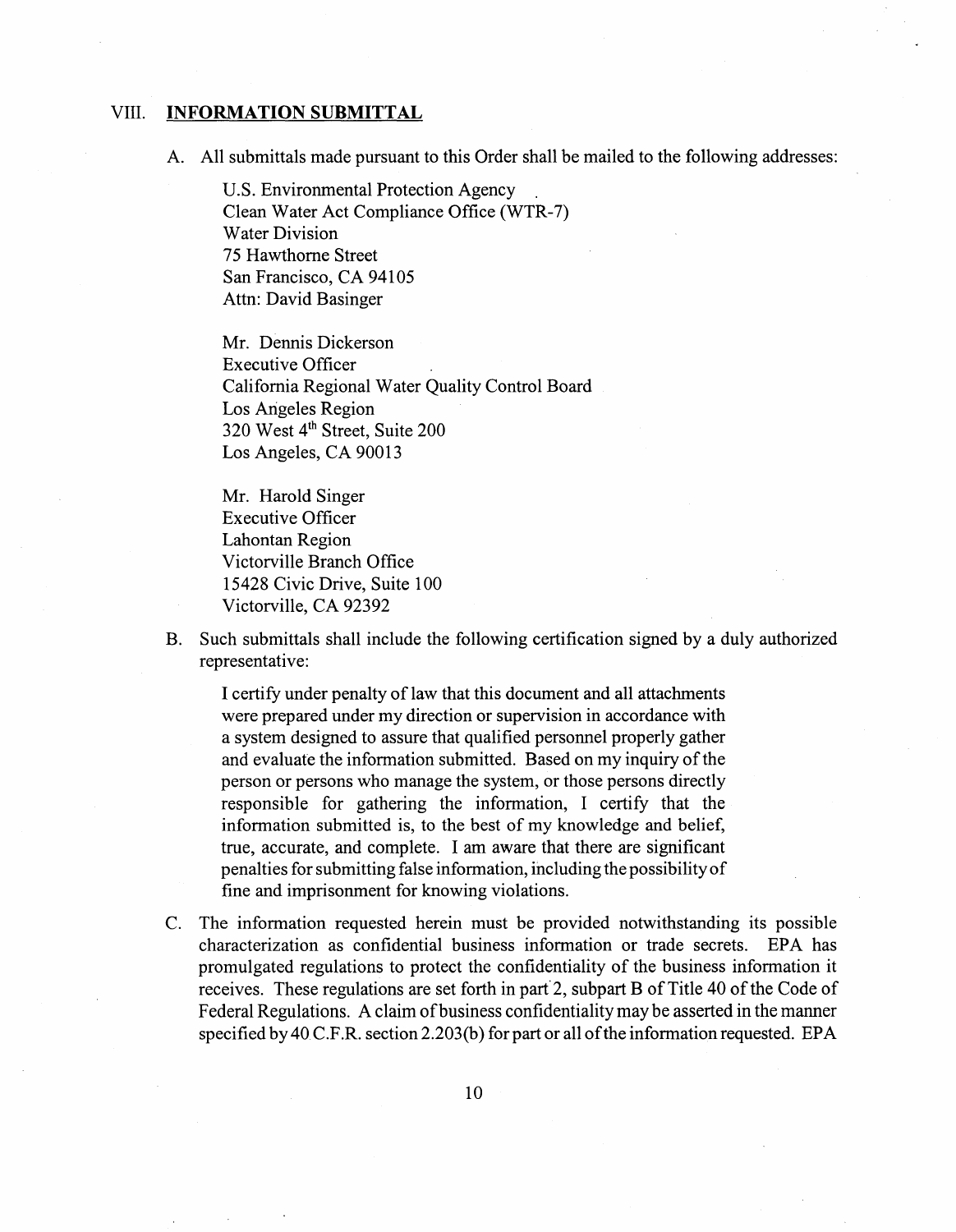will disclose business information covered by such a claim only as authorized under 40 C.F.R. part 2, subpart B. If no such claim accompanies the business information at the time EPA receives it, EPA may make it available to the public without further notice.

#### IX. **GENERAL PROVISIONS**

--- "'T .---'

- A. This Order is not a permit under the Act, and does not relieve the Districts of any obligations imposed by the Act or any other law, regulation or permit.
- B. All requirements to submit information to EPA set forth in this Order are not subject to review by the Office of Management and Budget ("OMB") under the Paperwork Reduction Act because they are not "information collection requests" within the meaning of 44 U.S.C. §§3502(3), 3507, 3512, and 3518(c)(1). See also, 5 C.F.R. §§  $1320.3(c)$ ,  $1320.4$ , and $1320.6(a)$ . Furthermore, they are exempt from OMB review under the Paperwork Reduction Act because they are directed to fewer than ten persons and are an exempt investigation. 44 U.S.C. *55* 3502(4), (1 l), 3518(c)(l); *5* C.F.R. *\$5*  1320.4 and 1320.6(a).
- C. Issuance'of an Order for Compliance shall not be deemed an election by EPA to forego any administrative, civil, or criminal action to seek penalties, fines, or other appropriate relief under the Act.
- D. Failure to respond, or any other violation of the terms of this Order could subject the Districts to a civil action for appropriate relief pursuant to Section 309(b) of the Act [33 U.S.C. 1319(b)], and/or penalties under Section 309(d) of the Act [33 U.S.C. 1319(d)]. In addition, Section 309(c)(1) of the Act [33 U.S.C. 1319(c)(1)] provides that negligent violations shall be punished by a fine of not less than \$2,500 per day or more than \$25,000 per day of violation, or imprisonment for not more than one year, or both. Section 309(c)(2) of the Act [33 U.S.C. 1319(c)(2)] provides that knowing violations shall be punished by a fine of not less than \$5,000 per day or more than \$50,000 per day of violation, or imprisonment for not more than three years, or both. Section 309(c)(4) of the Act [33 U.S.C. 1319(c)(4)] provides penalties for knowingly making false statements.
- E. If any event occurs that may cause a failure to timely carry out any requirement of this Order, the Districts shall notify EPA in writing within twenty-one (2 1) calendar days of the time the Districts becomes aware of the effect the event may have on compliance. The notice shall describe in detail the precise cause of the failure and measures taken to prevent or minimize the failure. The Districts shall implement reasonable measures to avoid or minimize any such failure. Failure of the Districts to timely notify shall render the provisions of this paragraph void and of no effect as to the particular incident involved unless notice is impossible due to catastrophic circumstances. For purposes of this Order, a Force Majeure is defined as any event arising from causes beyond the control of the Districts and which could not be overcome or prevented by due diligence, and which delays or prevents performance by a date required by this Order. If EPA agrees that the delay was caused by circumstances beyond the control of the Districts,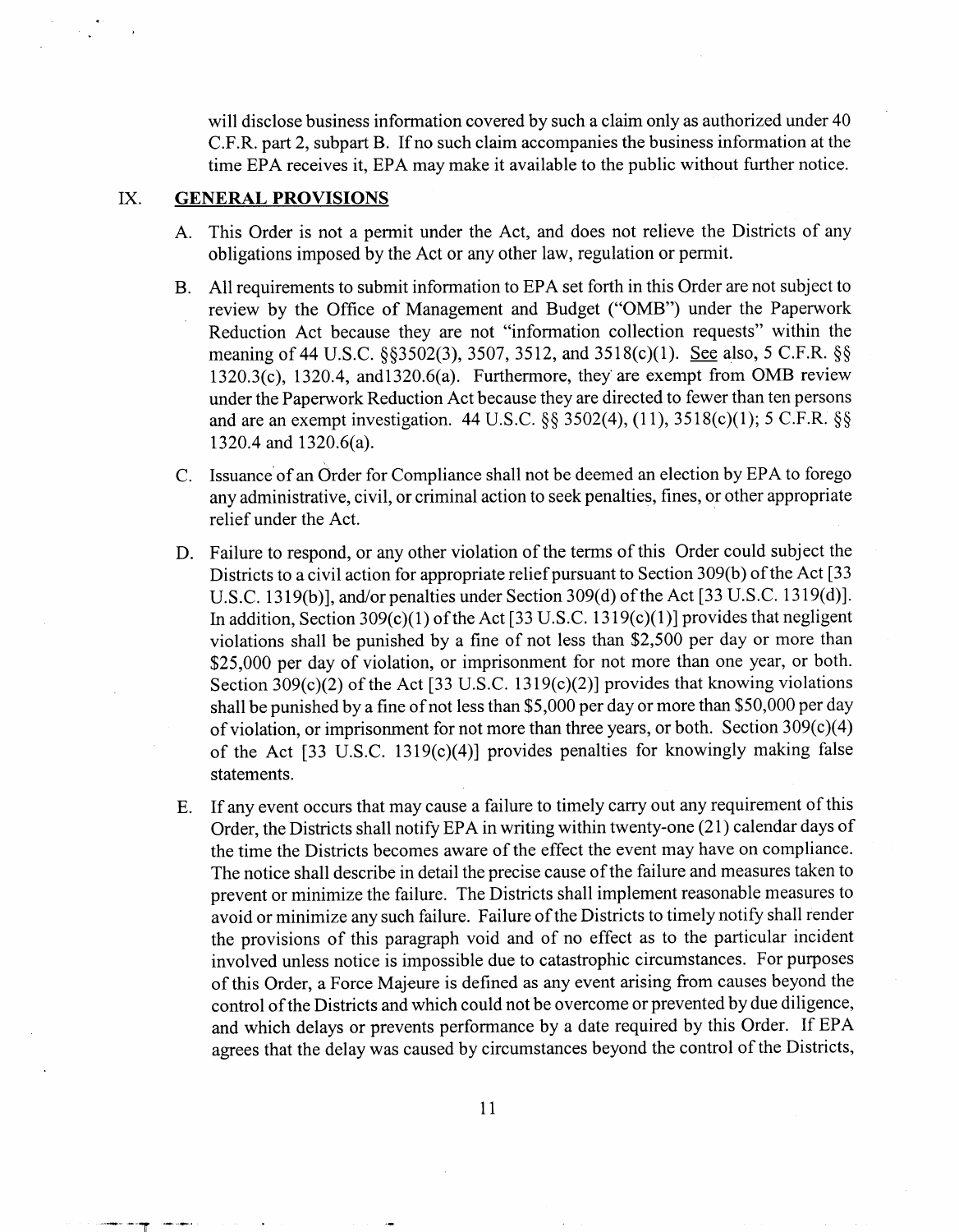EPA shall modify this Order to provide additional time for performance of the requirement and as applicable, any subsequent requirement.

F. This Order remains in effect until terminated by the Director of the Water Division, EPA, Region 9. Such termination shall not occur before December 31, 2004, unless the Director determines otherwise. The Districts may petition the Director to terminate the order based on the Districts' progress toward reducing and eliminating sewage spills that are a violation of the CWA and certification by the Districts that they have completed each requirement of this Order and have in place programs and financial plans to assure the continued improvement of the collection system.

Dated this **30<sup>th</sup> day of Sept.**, 2003

alchs Strams

Alexis Strauss, Director

Water Division U.S. Environmental Protection Agency Region 9 75 Hawthorne Street San Francisco, CA 94105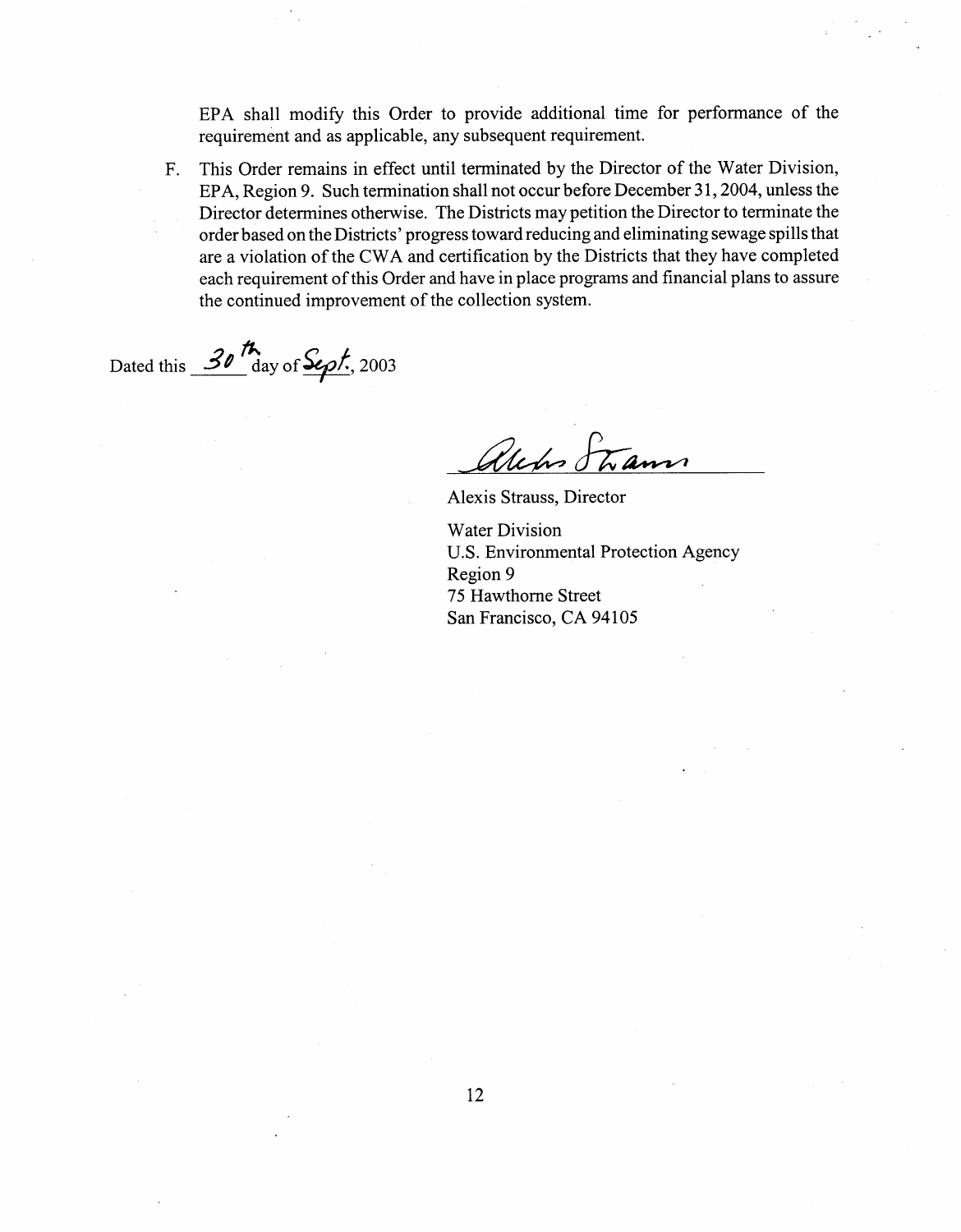## **ATTACHMENT 1: Finding of Violation and Order Docket No. CWA 309-9-03-31**

| Date<br>(Mo/Dy/Yr)      | Overflow Location<br>(Districts location)                                               | <b>Total Overflow Volume</b><br>$(gallons)^2$ |
|-------------------------|-----------------------------------------------------------------------------------------|-----------------------------------------------|
| 10/16/1998              | Madison Street Trunk Sewer Extension, City<br>of Rolling Hill Estates                   | 5,000                                         |
| 11/18/1998              | Main Street Trunk Sewer, City of Long<br>Beach                                          | 3,900                                         |
| 11/26/1998              | Trunk "F" Sewer, City of Lancaster                                                      | 9,000                                         |
| 05/23/19993             | Joint Outfall "A" Trunk Sewer                                                           | 61,000                                        |
| 08/16/19993             | Joint Outfall "J" Trunk Sewer, City of<br>Rancho Palos Verdes                           | 30,000                                        |
| 09/24/1999              | California Avenue Extension and Huntington<br>Park Relief Extension, City of South Gate | 30,000                                        |
| 01/13/2000              | Abalone Cove Pumping Plant Force Main,<br>City of Rancho Palos Verdes                   | 60,000                                        |
| 03/08/2000              | Arcadia-Sierra Madre Trunk Sewer, City of<br>Sierra Madre                               | 2,000                                         |
| 03/24/2000              | Madison Street Trunk Sewer, City of<br>Torrance                                         | 100                                           |
| 03/25/2000 <sup>3</sup> | Madison Street Trunk Sewer, City of<br>Torrance                                         | 2,000                                         |
| 02/09/2001              | Narbonne Avenue Trunk Sewer, City of<br>Lomita                                          | 5,000                                         |
| 03/07/2001              | Arroyo Drive Truck Sewer, City of<br>Montebello                                         | 40,000                                        |

# **COUNTY SANITATION DISTRICTS OF LOS ANGELES COUNTY Sewage Spills to Waters of the United States: October 1,1998 to August 22,2003'**

- --r **I-** -

<sup>3</sup>Spills included in Regional Board Order on Complaint No .00-171 for Administrative Liability, issued May 18,2001 against CSDLAC for sanitary sewer overflows from JWPCP and its collection system in 1999 and 2000.

<sup>&</sup>lt;sup>1</sup> Sources: "Collection System Spill Chronology for period 7/1/96 to 6/30/01", Appendix K to letter dated September 21, 2001 in response to U.S. EPA information request 308-IX-FY01-29; also, spill reports submitted by the Districts to the Regional Board for spills dated 6/2/99 through 8/22/03

<sup>&</sup>lt;sup>2</sup> Districts reported that, for some spills, a portion of the spilled sewage was recovered.